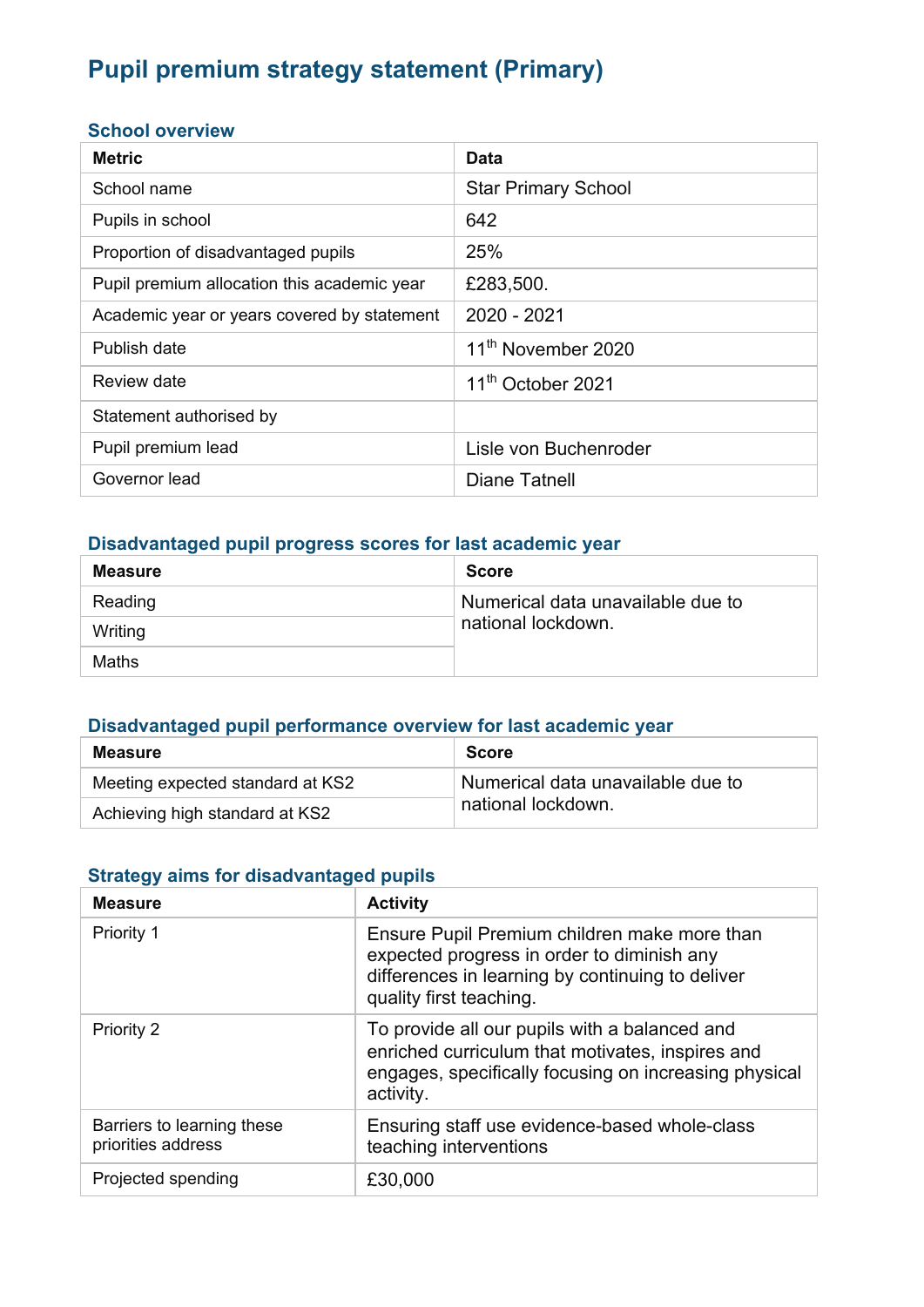## **Teaching priorities for current academic year**

| Aim                            | <b>Target</b>                                                                           | <b>Target date</b>              |
|--------------------------------|-----------------------------------------------------------------------------------------|---------------------------------|
| Progress in Reading            | Continue to achieve at least national<br>average progress scores in KS2 Reading.        | Sept 2021                       |
| Progress in Writing            | Continue to achieve at least national<br>average progress scores in KS2 Writing.        | Sept 2021                       |
| <b>Progress in Mathematics</b> | Continue to achieve at least national<br>average progress scores in KS2<br>Mathematics. | <b>Sept 2021</b>                |
| Phonics                        | Achieve local authority average expected<br>standard in PSC                             | November<br>2020 & July<br>2021 |
| Other                          | To maintain high attendance levels.                                                     | Sept 2021                       |

| <b>Measure</b>                                   | <b>Activity</b>                                                                                                                                                         |
|--------------------------------------------------|-------------------------------------------------------------------------------------------------------------------------------------------------------------------------|
| Priority 1                                       | To resource 5 out of 7 years groups with an<br>additional teacher; to facilitate four classes with low<br>pupil numbers (no more than 23/24).                           |
| Priority 2                                       | Commitment to having additional support staff<br>across EYFS. This will ensure high quality<br>interactions with adults to develop communication<br>and language skills |
| Priority 3                                       | Employ GTA's to ensure all children are supported<br>appropriately and effectively, particularly in Year 1<br>phonics.                                                  |
| Barriers to learning these<br>priorities address | Speech and language concerns in some<br>disadvantaged pupils lead in some cases to<br>communication and behavioural issues.                                             |
| Projected spending                               | £140,000                                                                                                                                                                |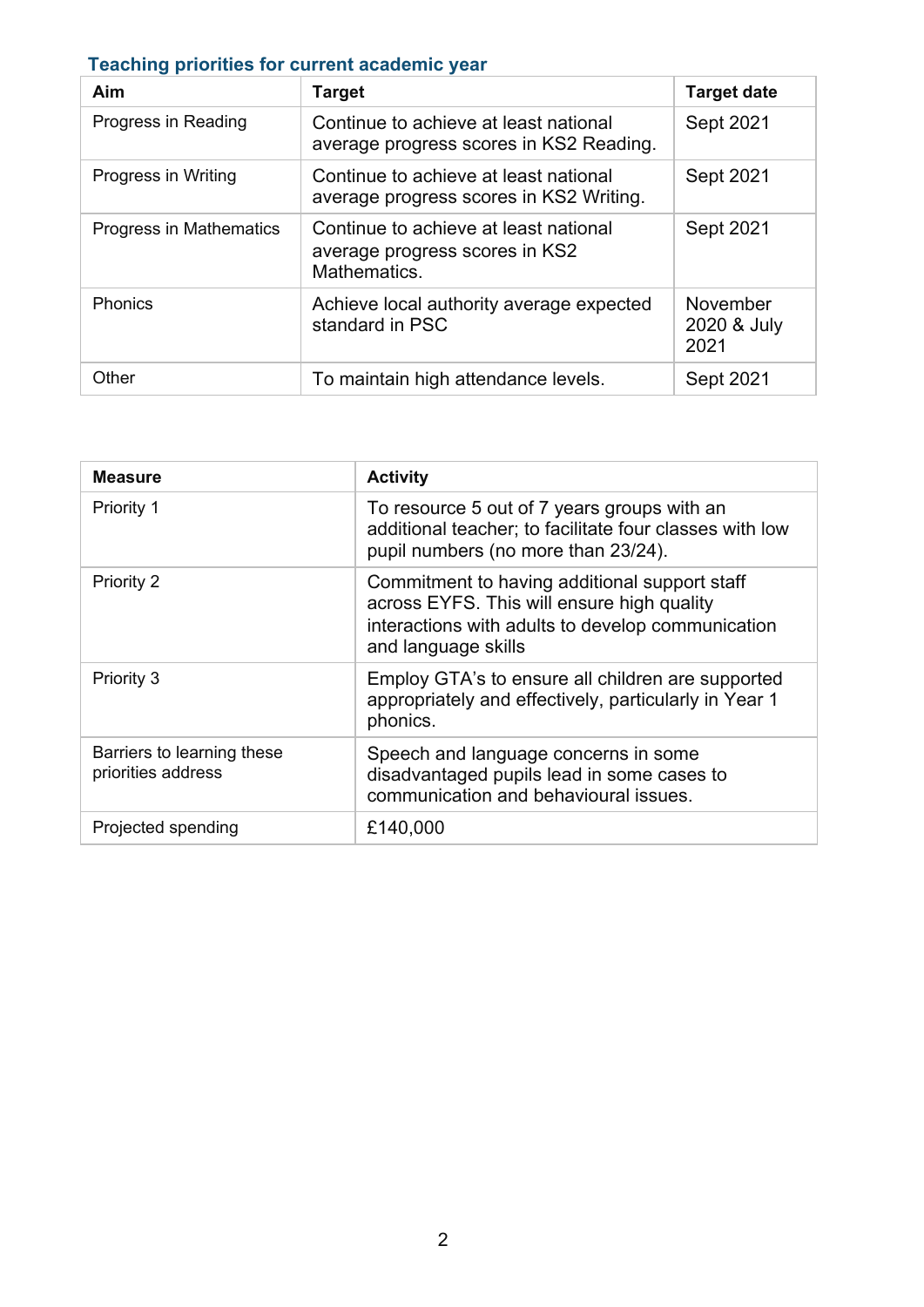|  |  |  | Targeted academic support for current academic year |  |  |  |
|--|--|--|-----------------------------------------------------|--|--|--|
|--|--|--|-----------------------------------------------------|--|--|--|

| <b>Measure</b>                                   | <b>Activity</b>                                                                                                                                                                                     |
|--------------------------------------------------|-----------------------------------------------------------------------------------------------------------------------------------------------------------------------------------------------------|
| Priority 1                                       | Whole school approach: Speech and language<br>programs delivered by therapist employed one day<br>per week. The individualised speech and language<br>programme is continued by trained TAs.        |
| Priority 2                                       | Creation of a second school sensory room for<br>targeted children.                                                                                                                                  |
| Barriers to learning these<br>priorities address | Global pandemic preventing targeted strategies to<br>be continued with pupils at home. For example;<br>parental unable to engage with virtual training or<br>increased waiting lists with agencies. |
| Projected spending                               | £50,000                                                                                                                                                                                             |

#### **Wider strategies for current academic year**

| <b>Measure</b>                                   | <b>Activity</b>                                                                                                                                           |  |
|--------------------------------------------------|-----------------------------------------------------------------------------------------------------------------------------------------------------------|--|
| Priority 1                                       | To continue to employ a Community Wellbeing<br>Advocate leading on community events and<br>improving links with parents through workshops.                |  |
| Priority 2                                       | Employment of a school based counsellor to<br>improve pupil emotional wellbeing and<br>developmental growth throughout the global<br>coronavirus pandemic |  |
| Priority 3                                       | Purchase of chromebooks to ensure Blended<br>Learning incase of bubble/school closure due to<br>covid pandemic.                                           |  |
| Barriers to learning these<br>priorities address | Parental support of home learning/engagement,<br>determined by their IT knowledge.                                                                        |  |
| Projected spending                               | £63,500                                                                                                                                                   |  |

## **Monitoring and Implementation**

| Area             | <b>Challenge</b>                                                                                 | <b>Mitigating action</b>                                                                                                                                                                                                                       |  |
|------------------|--------------------------------------------------------------------------------------------------|------------------------------------------------------------------------------------------------------------------------------------------------------------------------------------------------------------------------------------------------|--|
| Teaching         | Below average attainment<br>on entry to nursery and to<br>reception for<br>disadvantaged pupils. | Develop links within the community<br>through our Community Wellbeing<br>Advocate and offering parent and<br>toddler groups for targeted<br>audiences.<br>Continue to develop the EYFS<br>provision to achieve accelerated<br>closing of gaps. |  |
| Targeted support | Many pupils eligible for<br>pupil premium also have<br>other factors such as                     | Work closely with all stakeholders;<br>SENCO, class teachers, external<br>agencies and parents to ensure                                                                                                                                       |  |